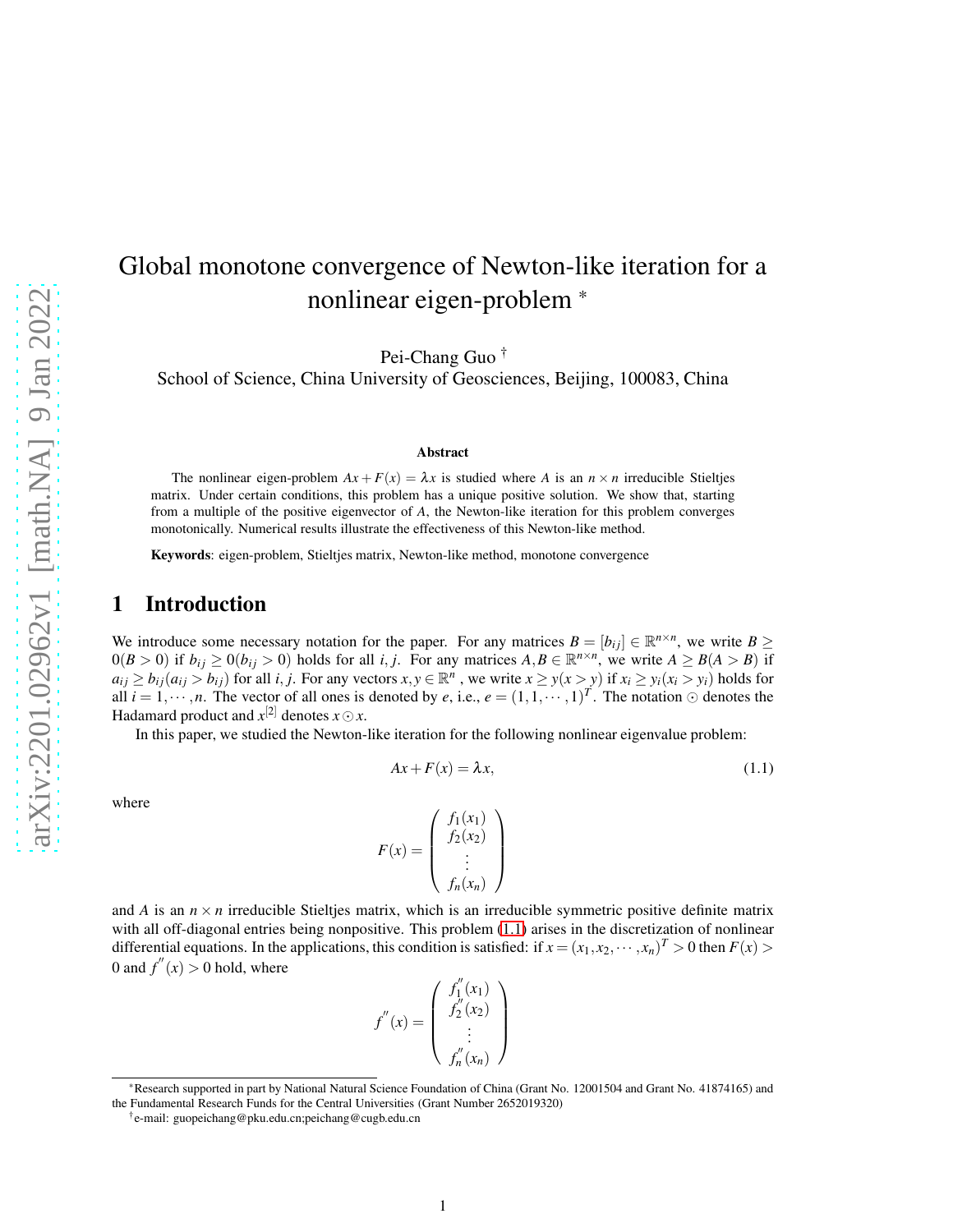One example of [\(1.1\)](#page-0-0) is the discretized Gross-Pitaevskii equation. The Gross-Pitaevskii equation is important when analyzing the Bose-Einstein condensation of atoms at near absolute zero temperatures [\[3\]](#page-6-0). The continuous Gross-Pitaevskii equation in three spatial variables has the form

$$
-\triangle u + v(r, s, t) + ku^3 = \lambda u, \quad k > 0
$$
  

$$
\lim_{|(r, s, t)| \to \infty} u = 0, \quad \int_{-\infty}^{\infty} \int_{-\infty}^{\infty} \int_{-\infty}^{\infty} u(r, s, t)^2 dr ds dt = 1
$$

where  $\nu$  is a given potential function.

It's shown in [\[1\]](#page-6-1) that under certain constraints on  $F(x)$ , [\(1.1\)](#page-0-0) has a positive solution,  $x(\lambda)$ , if and only if  $\lambda > \mu$ , where  $\mu$  is the smallest eigenvalue of A. And  $x(\lambda)$  is unique and monotonically increasing as  $\lambda$ increases. In [\[2\]](#page-6-2), the Newton method is developed for the eigen-problem [\(1.1\)](#page-0-0). At every Newton iteration step, we need to compute the Fréchet derivative and solve a linear system. See more about the Newton method for other matrix equations in  $[4, 5, 6, 7, 8]$  $[4, 5, 6, 7, 8]$  $[4, 5, 6, 7, 8]$  $[4, 5, 6, 7, 8]$  $[4, 5, 6, 7, 8]$ . In this paper, motivated by the results in  $[4, 5, 7, 8]$  $[4, 5, 7, 8]$ , we will present the Newton-like method for  $(1.1)$  and prove the global monotone convergence theory.

The rest of the paper is organized as follows. In section 2 we recall Newton's method and present a modified Newton iterative procedure. In section 3 we prove the monotone convergence for the modified Newton method. In section 4 we present some numerical results, which show that our new algorithm can be faster than the Newton method. In section 5, we give our conclusions.

#### 2 Newton-like methods

We write the eigenvalue problem as

<span id="page-1-0"></span>
$$
\mathcal{G}(x) = Ax + F(x) - \lambda x = 0 \tag{2.1}
$$

The function  $\mathscr G$  defined in [\(2.1\)](#page-1-0) is a mapping from  $\mathbb R^n$  into itself and the Fréchet derivative of  $\mathscr G$  at *x* is a linear map  $\mathscr{G}_x' : \mathbb{R}^n \to \mathbb{R}^n$  given by

$$
\mathscr{G}'_x: z \mapsto Az + f'(x) \odot z - \lambda z = (A + D^{(x)} - \lambda I)z,
$$
\n(2.2)

where

$$
f'(x) = \begin{pmatrix} f'_1(x_1) \\ f'_2(x_2) \\ \vdots \\ f'_n(x_n) \end{pmatrix}
$$

and  $D^{(x)}$  is a square diagonal matrix with the elements of vector  $f'(x)$  on the main diagonal, i.e.,

$$
D^{(x)} = \left(\begin{array}{cccc} f_1'(x_1) & 0 & \cdots & 0 \\ 0 & f_2'(x_2) & \ddots & \vdots \\ \vdots & \ddots & \ddots & 0 \\ 0 & \cdots & 0 & f_n'(x_n) \end{array}\right).
$$

To suppress the technical details, later we will consider  $\mathscr{G}'_x$  and the matrix  $A + D^{(x)} - \lambda I$  as equal. The second derivative of  $\mathscr{G}$  at  $x, \mathscr{G}'_x : \mathbb{R}^n \times \mathbb{R}^n \to \mathbb{R}^n$ , is given by

$$
\mathscr{G}'_x(y,z) = f''(x) \odot y \odot z. \tag{2.3}
$$

We present a modified Newton method for [\(2.1\)](#page-1-0) as follows.

The Modified Newton Method for Equation [\(1.1\)](#page-0-0)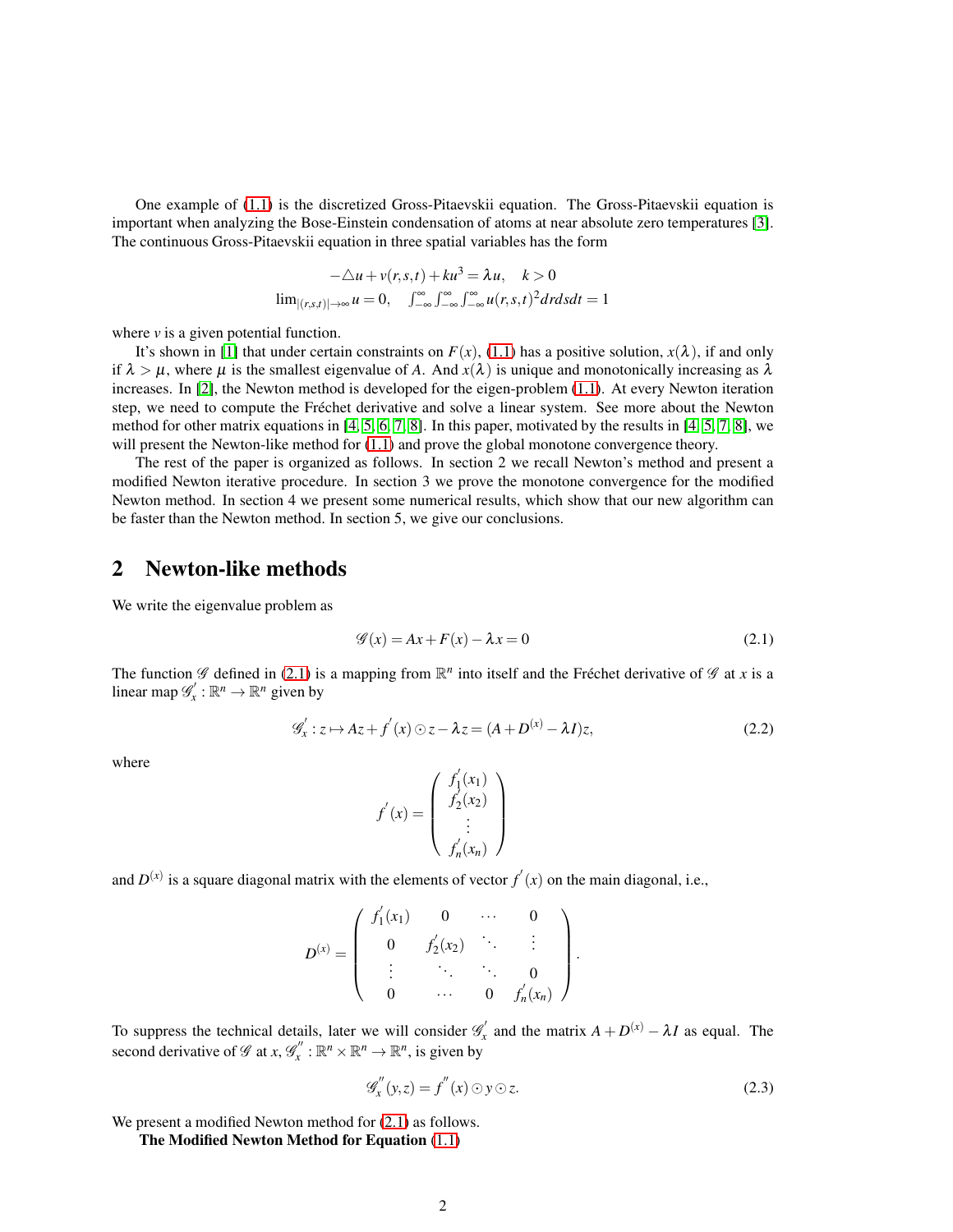For a fixed  $\lambda$ , given  $x_{0,0}$ , for  $k = 0, 1, 2, \cdots$ 

<span id="page-2-0"></span>
$$
x_{k,s} = x_{k,s-1} - (g'_{x_{k,0}})^{-1} \mathcal{G}(x_{k,s-1}), \quad s = 1, \dots, n_k,
$$
\n(2.4)

$$
x_{k+1,0} = x_{k,n_k}.\tag{2.5}
$$

When  $n_k = 1$  holds for  $k = 0, 1, 2, \dots$ , the modified Newton method [\(2.4\)](#page-2-0),[\(2.5\)](#page-2-0) is the standard Newton iteration.

### 3 Convergence Analysis

We first recall that a real square matrix *A* is called a Z-matrix if all its off-diagonal elements are nonpositive. Note that any Z-matrix A can be written as  $sI - B$  with  $B > 0$ . A Z-matrix A is called an M-matrix if  $s > \rho(B)$ , where  $\rho(\cdot)$  is the spectral radius; it is a singular M-matrix if  $s = \rho(B)$  and a nonsingular Mmatrix if  $s > \rho(B)$ . We will make use of the following result (see [\[9\]](#page-7-4)).

Lemma 3.1. *For a Z-matrix A, the following are equivalent:*

- (*a*) *A is a nonsingular M-matrix.*
- $(b) A^{-1} \geq 0.$
- (*c*)  $Av > 0$  *for some vector*  $v > 0$ *.*
- (*d*) *All eigenvalues of A have positive real parts.*

The following statement can be found in [\[9\]](#page-7-4).

Lemma 3.2. *If A is a Stieltjes matrix, then it's also an M-matrix. Moreover, A is irreducible if and only if*  $A^{-1} > 0.$ 

The next result is also well known and also can be found in [\[9\]](#page-7-4).

<span id="page-2-5"></span>Lemma 3.3. *Let A be a nonsingular M-matrix. If B* ≥ *A is a Z-matrix, then B is also nonsingular M-matrix. Moreover,*  $B^{-1} \leq A^{-1}$ .

The following results are given in [\[1,](#page-6-1) [2\]](#page-6-2).

<span id="page-2-1"></span>Lemma 3.4. *Let A be an irreducible Stieltjes matrix and let p be the positive eigenvector of A corresponding to* µ*, the smallest eigenvalue of A. Let*

$$
F(x) = \left(\begin{array}{c} f_1(x_1) \\ \vdots \\ f_n(x_n) \end{array}\right)
$$

where for  $i = 1, \dots, n$ ,  $f_i \in C^1[0, \infty)$ ,  $\lim_{t \to \infty} f_i(t)/t = \infty$  and  $\lim_{t \to 0} f_i(t)/t = 0$ . Then for  $\lambda > \mu$ , [\(1.1\)](#page-0-0) has *a positive solution. If, in addition, for*  $i = 1, \dots, n$ *,* 

<span id="page-2-2"></span>
$$
\frac{f_i(s)}{s} < \frac{f_i(t)}{t} \quad \text{if} \quad 0 < s < t,\tag{3.1}
$$

*then the solution is unique.*

<span id="page-2-4"></span>**Lemma 3.5.** In conditions of Lemma [3.4,](#page-2-1) if  $f_i(t)$ ,  $i = 1, \dots, n$  satisfy the following condition

<span id="page-2-3"></span>
$$
f_i'(t) > \frac{f_i(t)}{t} \quad t > 0,
$$
\n(3.2)

*then x*(λ) *is differentiable as a function of* λ*. Moreover, let q be the unique positive solution of* [\(1.1\)](#page-0-0) *for a given* λ*.*

$$
Aq + F(q) = \lambda q
$$

*implies that*  $A + D^{(q)} - \lambda I$  *is an irreducible Stieltjes matrix, where*  $D^{(q)} = diag(f_1^{(q)})$  $f'_{1}(q_{1}), f'_{2}$  $S'_{2}(q_{2}),\cdots,f'_{n}(q_{n}).$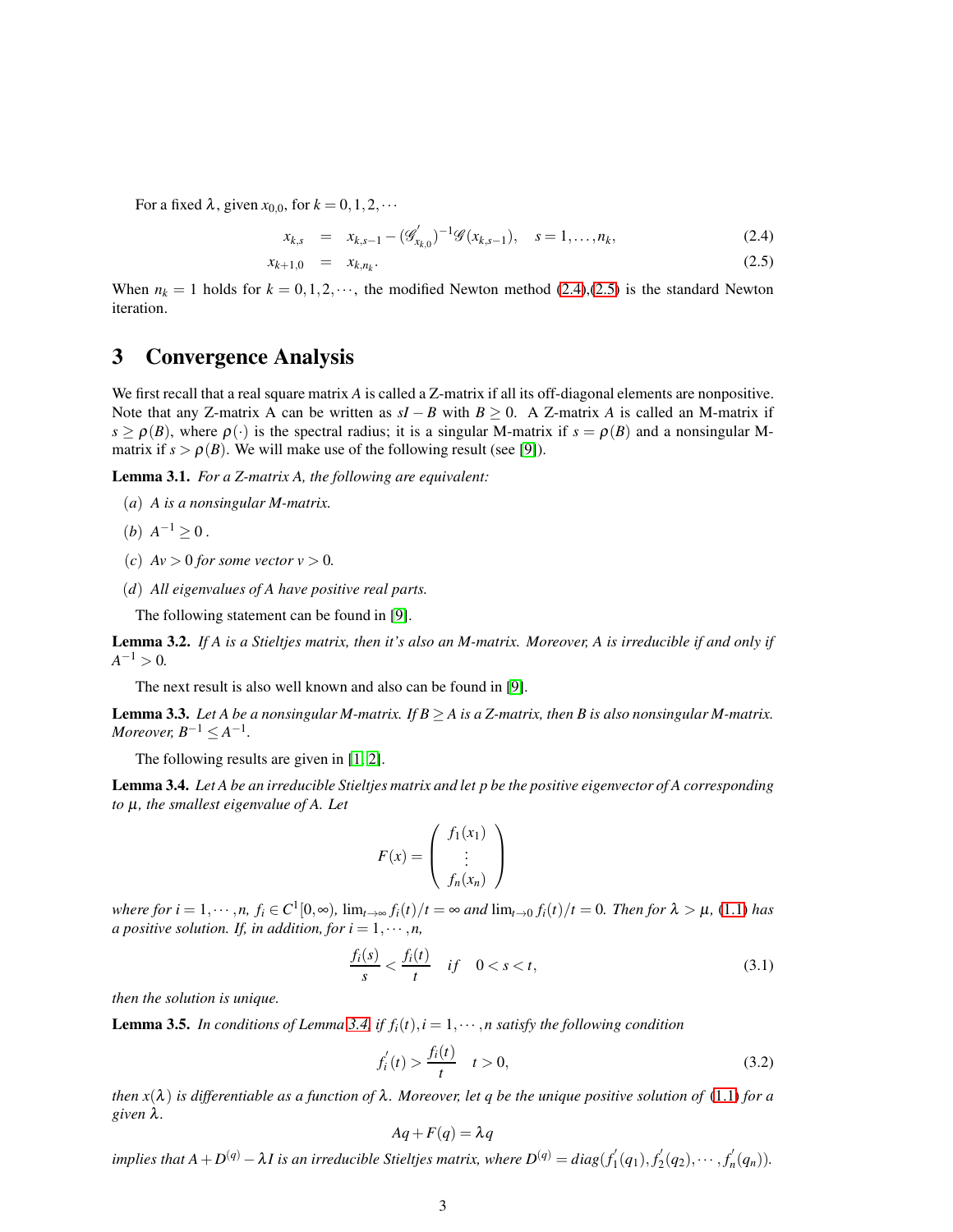Obviously, if  $f''_i(t) > 0, 0 < t < \infty$ , then the condition [\(3.1\)](#page-2-2) and [\(3.2\)](#page-2-3) are all satisfied. Lemma [3.5](#page-2-4) tells that  $\mathscr{G}'_q$  is an irreducible Stieltjes matrix, which will be useful in our following derivations.

We first give the following lemma, which displays the monotone convergence properties of the Newton iteration.

<span id="page-3-1"></span>**Lemma 3.6.** *For i* = 1,  $\cdots$  , *n*, assume  $f''_i(t) > 0, 0 < t < \infty$ . Suppose that a vector x is such that

- *(i)*  $\mathscr{G}(x) > 0$ ,
- (*ii*)  $q < x$ ,
- *(iii)* G ′ *x is an irreducible Stieltjes matrix.*

*Then the vector*

<span id="page-3-0"></span>
$$
y = x - (\mathcal{G}'_x)^{-1} \mathcal{G}(x)
$$
 (3.3)

*satisfies*

- *(a)*  $\mathcal{G}(v) > 0$ ,
- *(b)*  $q < y < x$ ,
- *(c)*  $\mathscr{G}'_y$  is an irreducible Stieltjes matrix.

*Proof.* First, the vector y is well defined by (*iii*) and  $y < x$ . This is the right inequality of (*b*). By the Taylor formula, we get

$$
0 = \mathscr{G}(q) = \mathscr{G}(x) + \mathscr{G}'_x(q-x) + \int_0^1 (1-\theta)f''(x+\theta(q-x)) \odot (q-x)^{[2]}d\theta
$$

where  $\theta \in \mathbb{R}$ . Therefore

$$
-\mathscr{G}'_x(q-y) = \mathscr{G}'_x(y-x) - \mathscr{G}'_x(q-x)
$$
  
= 
$$
-\mathscr{G}(x) - \mathscr{G}'_x(q-x)
$$
  
= 
$$
\int_0^1 (1-\theta) f''(x+\theta(q-x)) \odot (q-x)^{[2]} d\theta
$$

where we used [\(3.3\)](#page-3-0) in the second equality and  $\mathscr{G}(q) = 0$  in the third equality. When  $0 \le \theta \le 1$ , since  $x > q$ 0 by (*ii*), we have  $x + \theta(q - x) = (1 - \theta)x + \theta q > 0$  and thus  $f''(x + \theta(q - x)) > 0$  by the assumption. And we have  $q < x$  by (*ii*), so we can get  $\int_0^1 (1-\theta) f''(x+\theta(q-x)) \odot (q-x)^{[2]} d\theta > 0$ , which is  $-\mathscr{G}'_x(q-y) > 0$ .  $\mathscr{G}'_x$  is an irreducible Stieltjes matrix by (*iii*), so we have  $(\mathscr{G}'_x)^{-1} > 0$  and thus  $q$ −*y* < 0. Up to now, we have proved (*b*).

Because  $\mathscr{G}'_q$  is an irreducible Stieltjes matrix from Lemma [3.5,](#page-2-4) we have  $\mathscr{G}'_y$  is an irreducible Stieltjes matrix by  $y > q$  and Lemma [3.3.](#page-2-5) This proves  $(c)$ . Now we prove  $(a)$ .

$$
\mathcal{G}(y) = \mathcal{G}(x) + \mathcal{G}'_x(y-x) + \int_0^1 (1-\theta) f''(x+\theta(y-x)) \odot (y-x)^{[2]} d\theta
$$

$$
= \int_0^1 (1-\theta) f''(x+\theta(y-x)) \odot (y-x)^{[2]} d\theta
$$

Since (*b*)  $0 < q < y < x$  has been proved, when  $0 \le \theta \le 1$  we have  $x + \theta(y - x) > 0$  and thus  $f''(x + \theta(y - x))$  $(x)$ ) > 0. Then  $\mathscr{G}(y)$  > 0.

The following lemma is a generalization of Lemma [3.6](#page-3-1) and will be the basis of our convergence result about Newton-like iteration.

<span id="page-3-2"></span>**Lemma 3.7.** *For i* = 1,  $\cdots$  , *n*, assume  $f''_i(t) > 0, 0 < t < \infty$ . Suppose that a vector x is such that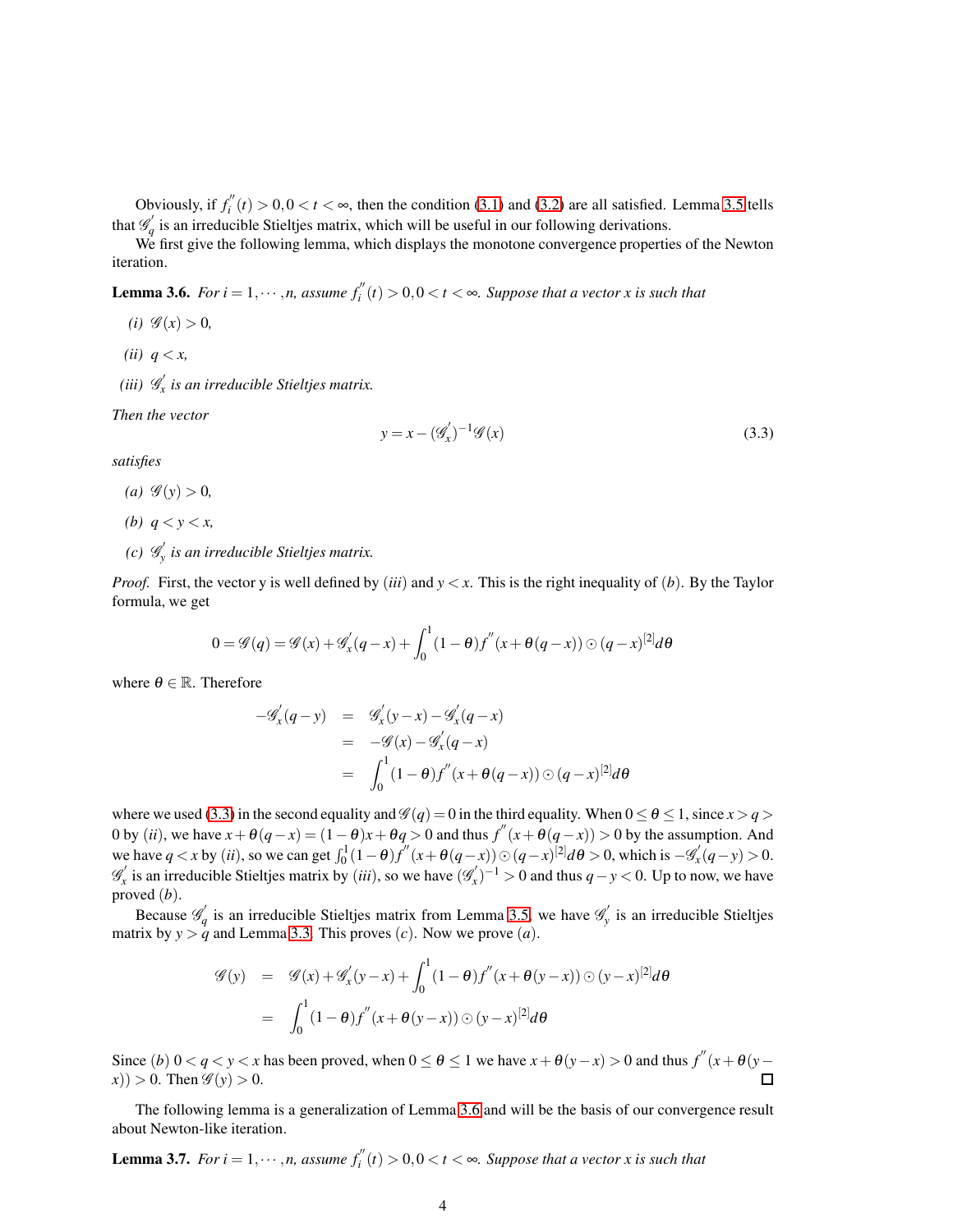*(i)*  $\mathcal{G}(x) > 0$ ,

(*ii*)  $q < x$ ,

*(iii)* G ′ *x is an irreducible Stieltjes matrix.*

*Then for any vector z satisfying*  $z > x$ *, the vector* 

$$
y = x - (\mathcal{G}'_z)^{-1} \mathcal{G}(x) \tag{3.4}
$$

*is well defined and*

*(a)*  $\mathcal{G}(y) > 0$ ,

*(b)*  $q < y < x$ ,

*(c)*  $\mathscr{G}'_y$  is an irreducible Stieltjes matrix.

*Proof.* Because  $z \ge x$ ,  $\mathscr{G}'_z$  is also an irreducible Stieltjes matrix from Lemma [3.3](#page-2-5) and (*iii*). So the vector *y* is well defined and  $y < x$  follows from  $(\mathscr{G}'_z)^{-1} > 0$  and  $\mathscr{G}(x) > 0$ . To prove  $(b)$ , next we need to prove  $q < y$ . Let  $\hat{y} = x - (\mathscr{G}'_x)^{-1} \mathscr{G}(x)$ .  $0 < (\mathscr{G}'_z)^{-1} \leq (\mathscr{G}'_x)^{-1}$  holds from Lemma [3.3,](#page-2-5) so  $y \geq \hat{y}$ . By Lemma [3.6,](#page-3-1) we have  $\hat{y} > q$ . So we get  $q < \hat{y} \le y < x$  then (*b*) is true.

By Lemma [3.6,](#page-3-1) we also know  $\mathscr{G}_{\hat{y}}'$  is an irreducible Stieltjes matrix. So  $(c)$  is true by  $y \ge \hat{y}$  and Lemma [3.3.](#page-2-5) Next we prove (*a*).

$$
\mathcal{G}(y) = \mathcal{G}(x) + \mathcal{G}'_x(y-x) + \int_0^1 (1-\theta)f''(x+\theta(y-x)) \odot (y-x)^{[2]} d\theta
$$
  
\n
$$
= \mathcal{G}(x) + \mathcal{G}'_z(y-x) + (\mathcal{G}'_x - \mathcal{G}'_z)(y-x) + \int_0^1 (1-\theta)f''(x+\theta(y-x)) \odot (y-x)^{[2]} d\theta
$$
  
\n
$$
= (\mathcal{G}'_x - \mathcal{G}'_z)(y-x) + \int_0^1 (1-\theta)f''(x+\theta(y-x)) \odot (y-x)^{[2]} d\theta
$$
  
\n
$$
= (f'_x - f'_z) \odot (y-x) + \int_0^1 (1-\theta)f''(x+\theta(y-x)) \odot (y-x)^{[2]} d\theta
$$
  
\n
$$
= (f''(z+w \odot (x-z)) \odot (x-z) \odot (y-x) + \int_0^1 (1-\theta)f''(x+\theta(y-x)) \odot (y-x)^{[2]} d\theta
$$

where 0 < *w* < *e*, *w* ∈  $\mathbb{R}^n$ . Because *x* − *z* ≤ 0, *y* − *x* < 0 and  $f''(z + w \odot (x - z)) > 0$ ,  $f''(x + \theta(y - x)) > 0$ , we have  $\mathscr{G}(v) > 0$ .

Using Lemma [3.7,](#page-3-2) we can get the monotone convergence result of the Newton-like method for [\(1.1\)](#page-0-0). For  $i = 0, 1, \dots$ , we will use  $x_i$  to denote  $x_{i,0}$  in the Newton-like method [\(2.4\)\(2.5\)](#page-2-0), thus  $x_i = x_{i,0} = x_{i-1,n_{i-1}}$ .

<span id="page-4-1"></span>Theorem 3.1. *Let A be an irreducible Stieltjes matrix and*

$$
F(x) = \begin{pmatrix} f_1(x_1) \\ \vdots \\ f_n(x_n) \end{pmatrix}
$$

where for  $i = 1, \dots, n$ ,  $f_i \in C^2[0, \infty)$ ,  $\lim_{t \to \infty} f_i(t)/t = \infty$ ,  $\lim_{t \to 0} f_i(t)/t = 0$  and  $f_i''(t) > 0, 0 < t < \infty$ . Let p *be the positive eigenvector of A corresponding to*  $\mu$ *, the smallest eigenvalue of A. For some*  $\lambda > \mu$ *, let q be the unique positive solution of*

$$
\mathscr{G}(x) = Ax + F(x) - \lambda x = 0.
$$

*Let*  $x_{0,0} = \beta p > q$ , where  $\beta$  *is large enough satisfying that* 

<span id="page-4-0"></span>
$$
\min_{1 \le i \le n} \frac{f_i(\beta p_i)}{\beta p_i} > \lambda - \mu. \tag{3.5}
$$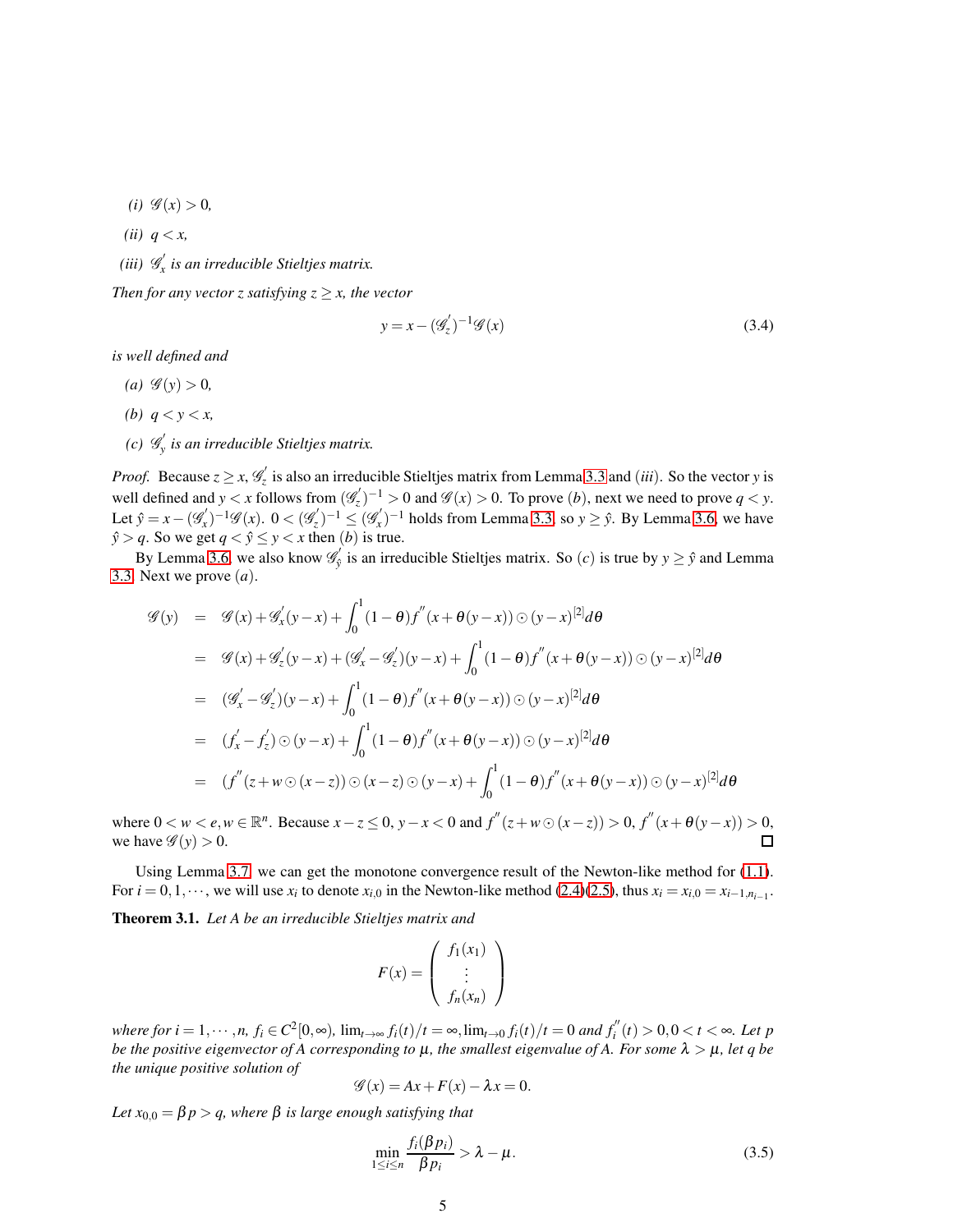*Then the Newton-like method* [\(2.4\)](#page-2-0),[\(2.5\)](#page-2-0) *converges to q monotonically,*  $x_{k+1} < x_k$  *for all*  $k \ge 0$ *, and*  $\lim_{k\to\infty}$   $\mathscr{G}(x_k)$  = 0*.*

*Proof.* We prove the theorem by mathematical induction. From [\(3.5\)](#page-4-0), we have  $\mathcal{G}(x_{0,0}) > 0$ . From  $\lim_{t \to 0} f_i(t)/t =$ 0 and  $f''_i(t) > 0, 0 < t < \infty$ , we have  $f'(x_{0,0}) > 0$ , and thus  $\mathscr{G}'_{x_{0,0}}$  is an irreducible Stieltjes matrix.

So according to Lemma [3.7,](#page-3-2) we have

$$
q < x_1 = x_{0,n_0} < x_{0,n_0-1} \cdots < x_{0,1} < x_{0,0}
$$

$$
\mathscr{G}(x_1) > 0,
$$

and  $\mathscr{G}_{x_1}$  is an irreducible Stieltjes matrix.

Assume

$$
q < x_i = x_{i-1,n_{i-1}} \cdots < x_{i-1,1} < x_{i-1}
$$
  

$$
\mathscr{G}(x_i) > 0,
$$

and  $\mathscr{G}'_{x_i}$  is an irreducible Stieltjes matrix. Again by Lemma [3.7](#page-3-2) we have

$$
q < x_{i+1} = x_{i,n_i} < x_{i,n_i-1} \cdots < x_{i,1} < x_i
$$
  

$$
\mathscr{G}(x_{i+1}) > 0,
$$

and  $\mathscr{G}'_{x_{i+1}}$  is an irreducible Stieltjes matrix.

Therefore we have proved inductively the sequence  $\{x_k\}$  is monotonically decreasing and bounded below. So it has a limit  $x_*$ . Next we show that  $\mathscr{G}(x_*) = 0$ . Since  $q < x_k < x_0$ , we have  $\mathscr{G}'_{x_k} \leq \mathscr{G}'_{x_0}$  and we know  $\mathscr{G}'_{x_k}$  and  $\mathscr{G}'_{x_0}$  are irreducible Stieltjes matrices by Lemma [3.3](#page-2-5) and the fact that  $\mathscr{G}'_q$  is an irreducible Stieltjes matrix. Then from Lemma [3.3](#page-2-5) we have

$$
(\mathcal{G}'_{x_k})^{-1} \ge (\mathcal{G}'_{x_0})^{-1} > 0.
$$
  
Letting  $i \to \infty$  in  $x_{i+1} \le x_{i,1} = x_i - (\mathcal{G}'_{x_i})^{-1} \mathcal{G}(x_i) \le x_i - (\mathcal{G}'_{x_0})^{-1} \mathcal{G}(x_i)$ , we get
$$
\lim_{i \to \infty} (\mathcal{G}'_{x_0})^{-1} \mathcal{G}(x_i) = 0.
$$

 $\mathscr{G}(x)$  is continuous at  $x_*$ , so  $(\mathscr{G}'_{x_0})^{-1}\mathscr{G}(x_*)=0$ , and thus we get  $\mathscr{G}(x_*)=0$ .

 $\Box$ 

#### 4 Numerical Experiments

We remark that the modified Newton method differs from Newton's method in that the evaluation of the Fréchet derivative are not done at every iteration step. So, while more iterations will be needed than Newton's method, the overall cost of the modified Newton method may be much less. Our numerical experiments confirm the efficiency of the modified Newton method for equation [\(2.1\)](#page-1-0). About how to choose the optimal scalars  $n_i$  in the Newton-like method[\(2.4\)](#page-2-0), we have no theoretical results for the moment. This is a goal for our future research.

The numerical tests were performed on a laptop (3.0 Ghz and 16G Memory) with MATLAB R2016b. Numerical experiments show that the the modified Newton method can be more efficient than the Newton iteration in [\[2\]](#page-6-2). We define the number of the evaluation of the Fréchet derivative in the algorithm as the outer iteration steps, which is  $i + 1$  when  $s > 0$  or  $i$  when  $s = 0$  for an approximate solution  $x_{i,s}$  in the modified Newton algorithm. The outer iteration steps (denoted as "outer-iter"), the elapsed CPU time in seconds (denoted as "time"), and the normalized residual (denoted as "NRes" ) are used to measure the effectiveness of our new method, where "NRes" is defined as

$$
\text{NRes} = \frac{\|A\tilde{x} + F(\tilde{x}) - \lambda \tilde{x}\|_{\infty}}{\|A\tilde{x}\|_{\infty} + \|F(\tilde{x})\|_{\infty} + \lambda \|\tilde{x}\|_{\infty}},
$$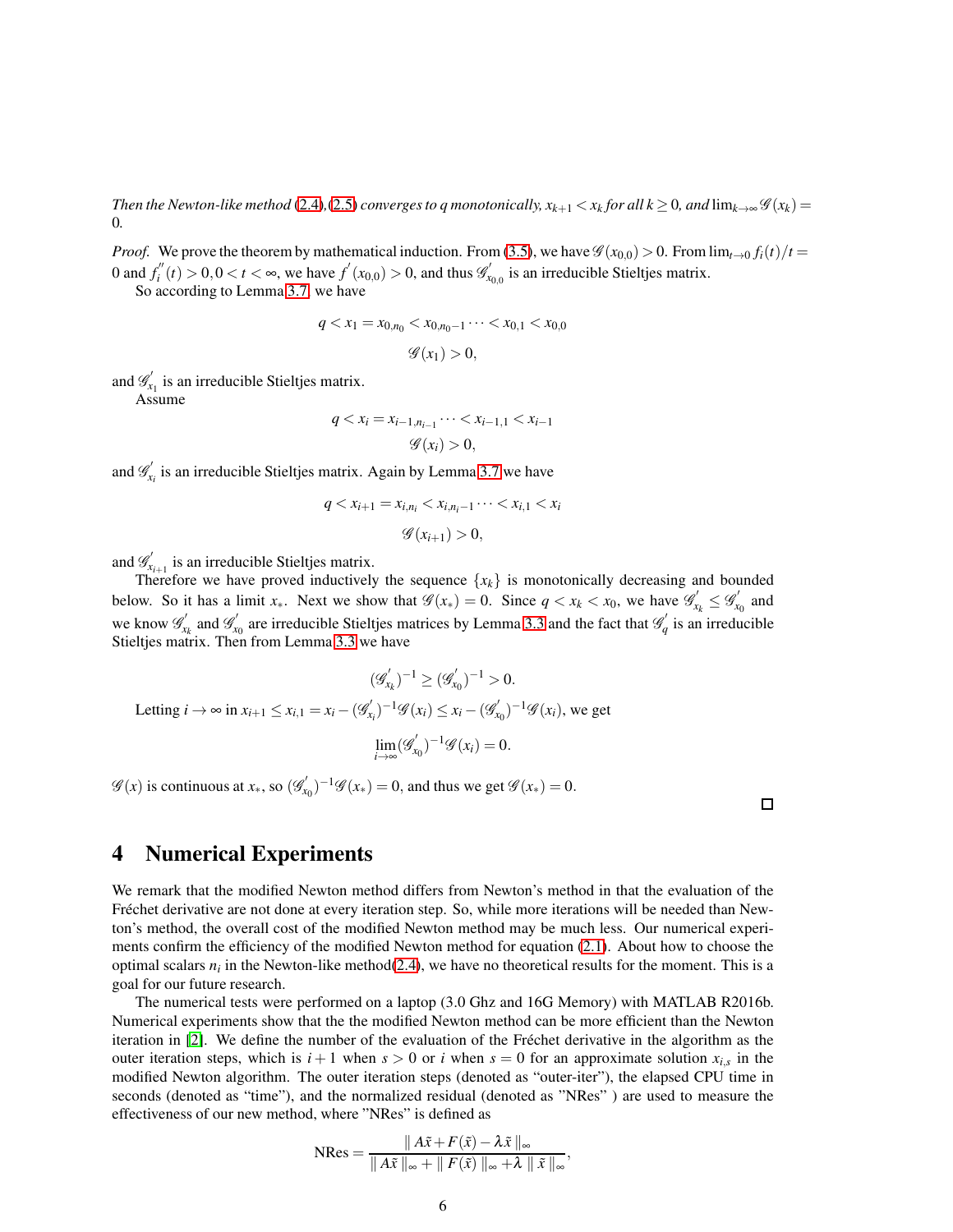where  $\|\cdot\|_{\infty}$  is the vector infinity-norm and  $\tilde{x}$  is an approximate solution to [\(2.1\)](#page-1-0).

In Table [1,](#page-6-4) we present the numerical results for the one-dimensional case of the Gross-Pitaevskii equation, i.e.,

$$
-x''(t) + V(t)x(t) + kx^{3}(t) = \lambda x(t), \quad -\infty < t < \infty
$$
\n(4.1)

$$
x(\pm \infty) = 0, \quad \int_{-\infty}^{\infty} x^2(t)dt = 1 \tag{4.2}
$$

where we set  $V(t) = t^2$ ,  $k = 1$  and  $\lambda = 2$ . We truncate this equation on the interval [-5,5] and use finite differences to discretize this it. Specifically, choose *n*, let  $h = 10/(n+1)$ , and let  $t_i = -5 + ih$ ,  $i = 0, 1, \dots, n+1$ . We use  $x_0 = \beta p$  as the initial iteration value of the Newton-like method, where  $\beta = 10$  and p is the positive eigenvector of *A* of unit infinity norm. Now the conditions in Theorem [3.1](#page-4-1) are satisfied. The stopping criterion is

$$
\|A\tilde{x} + F(\tilde{x}) - \lambda \tilde{x}\|_{\infty} < \varepsilon
$$

where  $\varepsilon = 10^{-10}$ . In Table [1,](#page-6-4) we update the Fréchet derivative every three iteration steps. That is, for  $i = 0, 1, \dots$  we choose  $n_i = 3$  in the Newton-like method [\(2.4\)](#page-2-0).

| n    | Method          | time   | <b>NRes</b> | outer-iter |
|------|-----------------|--------|-------------|------------|
|      | Newton          | 0.1719 | $2.16e-13$  |            |
| 500  | modified Newton | 0.1250 | 3.27e-12    |            |
|      | Newton          | 1.2031 | $9.34e-13$  | 10         |
| 1000 | modified Newton | 1.0313 | $3.98e-12$  |            |

<span id="page-6-4"></span>Table 1: Comparison of the numerical results

# 5 Conclusions

In this paper, we consider the modified Newton method for a nonlinear eigen-problem. The convergence analysis shows that this modified Newton method is feasible. Numerical experiments show that the modified Newton method is effective and can outperform Newton's method.

# Conflict of Interest

The authors declare that they have no conflict of interest.

# <span id="page-6-1"></span>**References**

- [1] Y.-S. Choi, I. Koltracht, P.J. McKenna, in: A Generalization of the Perron-Frobenius Theorem for Non-Linear Perturbations of Stieltjes Matrices, in: Contemporary Mathematics, AMS, Providence, RI, vol. 281, 2001.
- <span id="page-6-2"></span>[2] Y.-S. Choi, I. Koltracht, P.J. McKenna, N. Savytska, Global monotone convergence of Newton iteration for a nonlinear eigen-problem, Linear Algebra and its Applications, 357, (2002), 217-228.
- <span id="page-6-0"></span>[3] F.-S. Dalfovo, S. Giorgini, L.P. Pitaevskii, S. Stringari, Theory of Bose–Einstein condensation in trapped gasses, Rev. Mod. Phys. 71 (3) (1999) 463-512.
- <span id="page-6-3"></span>[4] C.-H. Guo, Monotone convergence of Newton-like methods for M-matrix algebraic Riccati equations, Numer. Algorithms, 64, (2013), 295-309.